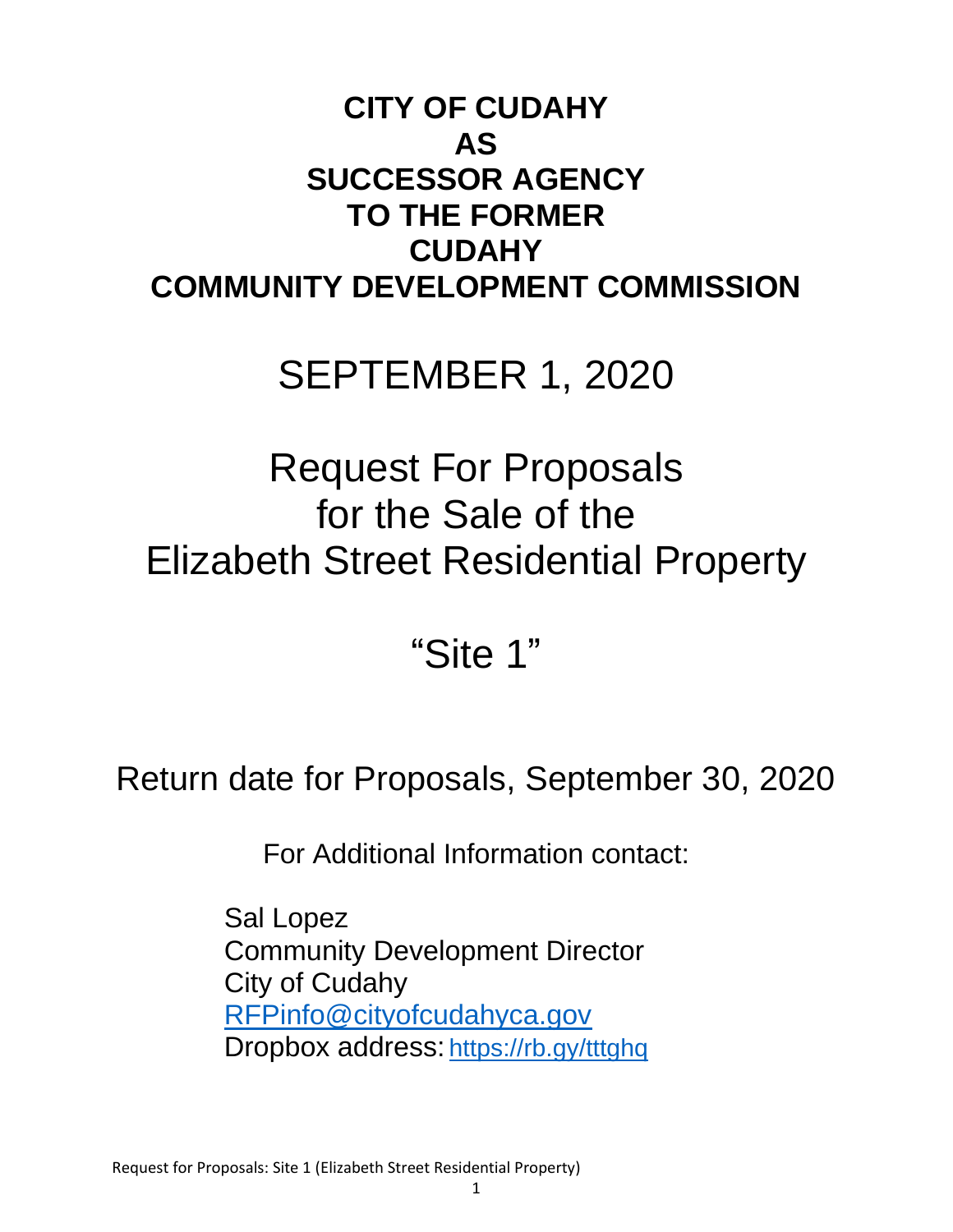#### **Introduction**

The City of Cudahy as the Successor Agency to the former Cudahy Community Development Commission (the "Successor Agency)" seeks to obtain proposals to purchase certain lands owned by the Successor Agency. The lands which are the subject to this Request for Proposals is referred to herein as the "Elizabeth Street Residential Property," or the "Property," or "Site 1."

The Property is identified as "Site 1" in the document entitled "2015 Long-Range Property Management Plan" prepared for the Successor Agency, dated October 2015 (the "Cudahy LRPMP"). The Property is subject to disposition by the Successor Agency as part of the redevelopment dissolution process which is set forth in this Request for Proposals and Health and Safety Code Section 34191.5.

A copy of the text of the Cudahy LRPMP together with certain other documents as relate to Site 1 have been posted to a Dropbox hosted by the City of Cudahy (the "City") on behalf of the Successor Agency and may be viewed by interested persons at Dropbox address below (the "Site 1 Dropbox"):<https://rb.gy/tttghq>

This Request for Proposals to purchase Site 1 is referred to herein as the "RFP" or the "RFP for Site 1."

The persons or entities who provide a timely written response to this RFP for Site 1 are referred to herein as "Bidders" or individually, a "Bidder."

The written proposal of each particular Bidder to acquire Site 1 from the Successor Agency is referred to herein as a "Proposal."

The Successor Agency is seeking a qualified purchaser of the Elizabeth Street Property who will assist the Successor Agency to realize the following objectives for sale of the Property to such Bidder:

- Assist the Successor Agency to realize the highest possible compensation for a sale and completed transfer of the Property by the Successor Agency to the Bidder at the earliest feasible time;
- Has the technical expertise to undertake and complete the preparation of the written documentation of the terms and conditions of its Proposal to purchase Site 1 for acceptance by the Successor Agency; and
- Demonstrate the financial resources and experience necessary to achieve these objectives.

The final acceptance of any Proposal for the sale of Site 1 by the Successor Agency is subject to ratification by the Los Angeles County First Supervisorial District Consolidated Oversight Board (the "County Oversight Board") as set forth herein.

Given the multi-phased nature of a transaction to undertake and complete the acquisition of the Property from the Successor Agency, arrangements or associations between

Request for Proposals: Site 1 (Elizabeth Street Residential Property)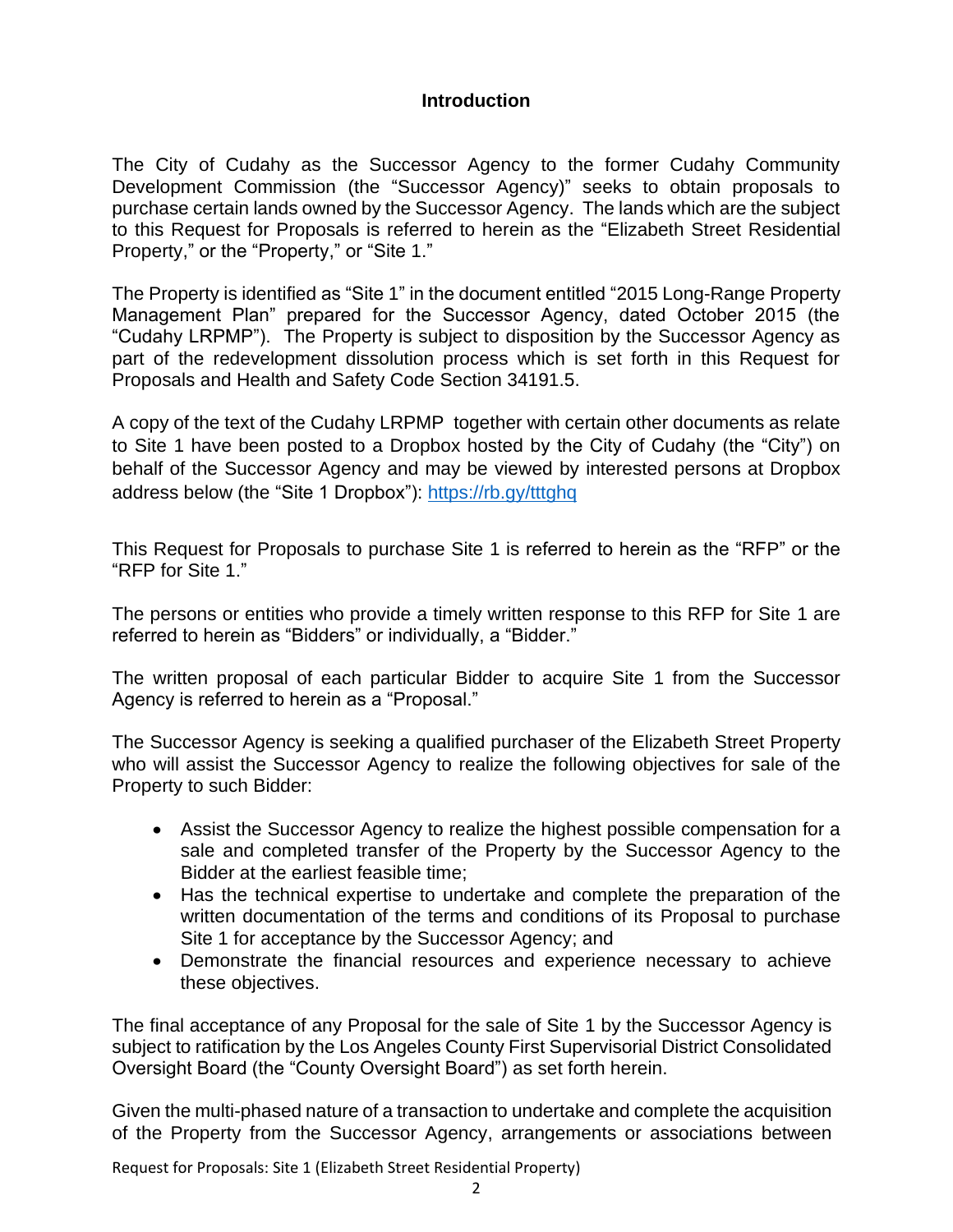developer teams (developers, architects, etc.) and environmental consultants are welcome as part of the response of any interested person to this RFP.

Concurrently with the release of this RFP for Site 1, the Successor Agency has also issued requests for proposals for other lands which are owned by the Successor Agency. These other lands are also generally described in the Cudahy LRPMP.

Although it is not a condition or requirement under this RFP, a Bidder for Site 1 may also submit a timely response to the Successor Agency for any of the other requests for proposals released by the Successor Agency with respect to any of the other Successor Agency owned sites in accordance with the applicable provisions of those other requests for proposals, separately from the delivery of a timely Proposal to the Successor Agency under this RFP for Site 1.

Please bear in mind that the Successor Agency reserves the right to modify, supplement or withdraw this RFP for Site 1 at any time after its issuance date. Any such modification, supplement or cancellation of this RFP for Site 1 prior to the September 30, 2020, return date shall be noted by the Successor Agency as an update to the Site 1 Dropbox; provided however that the Successor Agency shall not post any modification or update of this RFP for Site 1 within less than seventy-two (72) hours before the then applicable return date for Proposals to this RFP for Site 1.

Accordingly, each Bidder is advised to consult the Site 1 Dropbox for updates.

#### **Aerial Photo of Site 1 with Assessor Parcel Numbers**



#### **Site No. 1 – Elizabeth Street Residential Property (40,873 sqft – 0.94 acres)**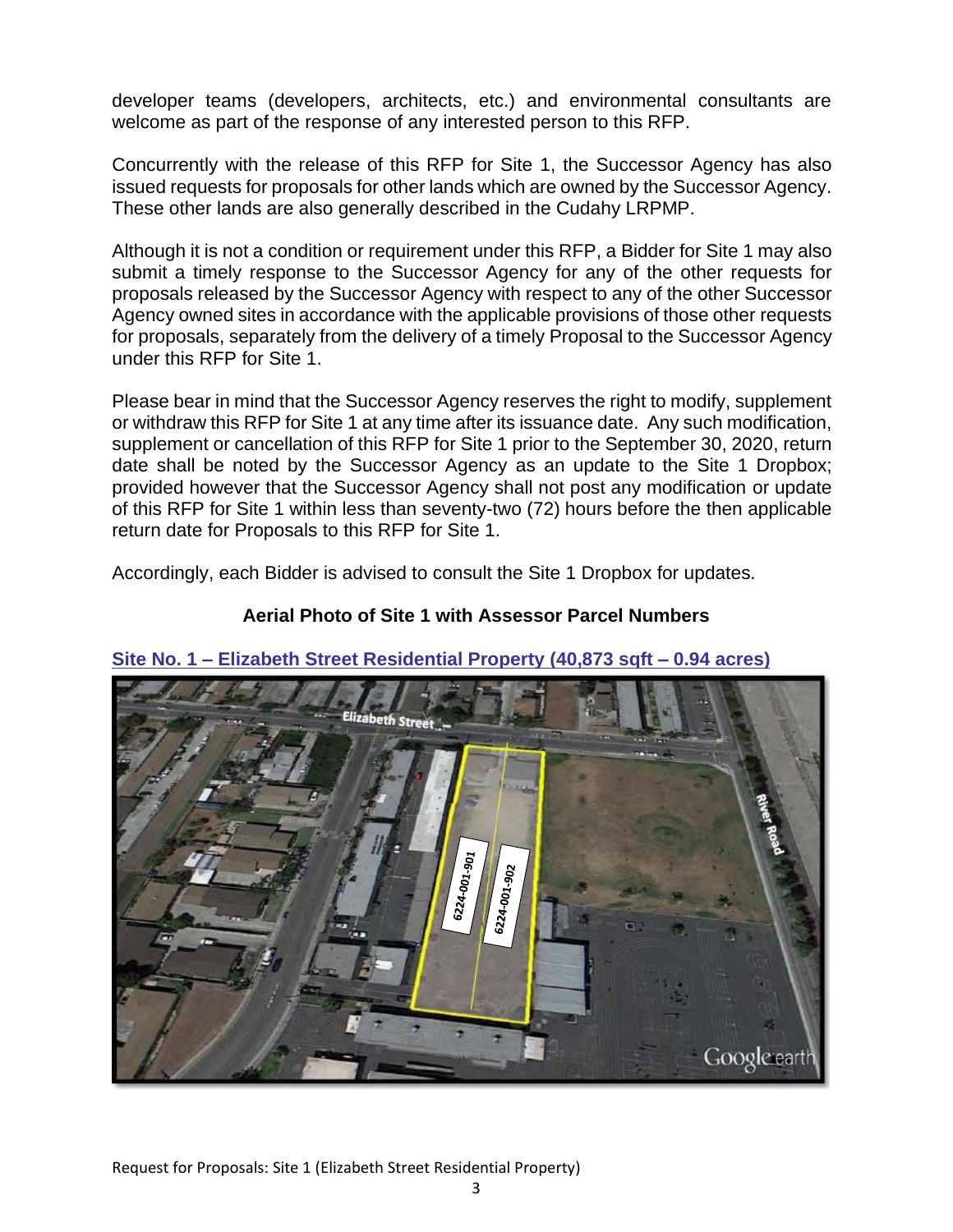

**Assessor Map Book Page**

#### **Site 1 Description**

The Property as depicted in the photographs and maps, below, is located near the intersection of Elizabeth Street and L A River Road. The Property includes two (2) contiguous assessor parcels of land. The Property is approximately 40,873 square feet, 0.94 acres in size and is designated as "Medium Density Residential (MDR) Zone" on the City of Cudahy General Plan and zoning.

Site 1 is located within the **Medium Density Residential (MDR) Zone**. The General Plan Land Use Designation is Medium Density Residential. According to the General Plan, the medium density residential designation allows for a variety of housing types, heights, and densities. Policies for this designation focus on efficient use of lot space, high design quality, sufficient offstreet parking, and onsite open space or recreational amenities. The housing may be both as single-family attached and multi-family formats.

The Medium-Density Residential designation accommodates single structures or a collection of cohesive structures that house multiple units, with common and private open space areas and amenities. Residential development types may include row houses, condominiums, townhouses, stacked flats, apartments, and similar housing types. Parking facilities may either be attached to each unit or centrally located.

The MDR zone sets a maximum residential density at 25 dwelling units/acre. If developed jointly, the maximum allowable number of dwelling units is 24. If developed separately, each lot is subject

Request for Proposals: Site 1 (Elizabeth Street Residential Property)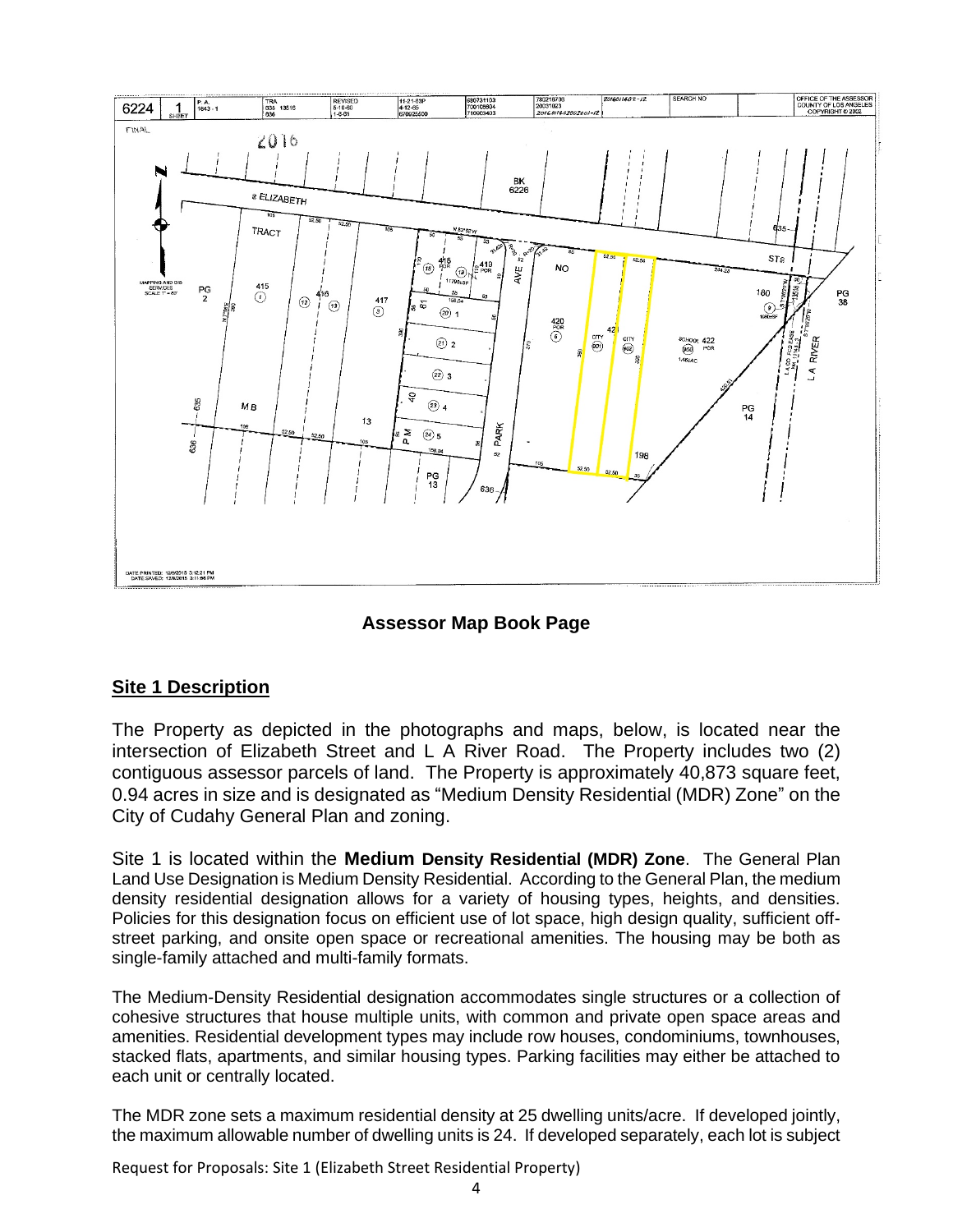to a maximum residential density of 11 dwelling units/acre. Section 20.16.040(C) of the city's zoning code states that if a lot is less than 25,000 square feet in size, the maximum density shall be 11 dwelling units/acre. Therefore, under this provision, the maximum allowable number of dwelling units is 6 on each separate lot.

Table 20.16-1 of the Zoning Code identifies the permitted uses in all residential ones. Residential uses represent the primary permitted use, and only those additional uses that are complimentary to and can exist in harmony with the residential character and intent.

Table LU-1 summarizes general density and height standards for residential categories.

### Table LU-1: Maximum Density and Building Heights, Residential Uses

| <b>Designation</b>                | <b>Maximum Density**</b>         | <b>Estimated Persons Per</b><br>Acre* | <b>Building Height Limit</b> |
|-----------------------------------|----------------------------------|---------------------------------------|------------------------------|
| Low-Density Residential           | 15 du/ac                         | 65 persons/ac                         | 2 Stories                    |
| <b>Medium-Density Residential</b> | $25 \frac{\text{du}}{\text{ac}}$ | 108 persons/ac                        | 3 Stories                    |
| <b>High-Density Residential</b>   | $40 \, du/ac$                    | 173 persons/ac                        | 4 Stories                    |

*\*Assumptions: 4.32 persons/household California Department of Finance - City/County Population & Housing Estimates, 2017*

*\*\*Density Bonus Provisions – If proposing to commit to a level of affordability, the maximum allowable density may be increased according to the provisions set forth in the State Density bonus Law.* 

### **Site 1 Valuation**

In 2015 the Property was valued at \$770,000 as indicated in the Cudahy LRPMP. A current Successor Agency market value appraisal report for the Property indicates a April 9, 2020 valuation of the Property at \$1,600,000, assuming for the purposes of such current calendar year 2020 valuation appraisal, that the Property has no adverse environmental condition which could affect such fair market valuation and that the potential economic effect of the COVID-19 Pandemic was also not considered in such valuation of Site 1. A copy of the April 9, 2020 appraisal report for the Property has been posted to the Site 1 Dropbox and may be reviewed by each Bidder.

The Property currently generates annual rent income from one (1) of the single-family residences on the Property. For additional information concerning the current rent and occupancy on Site 1, each Bidder is advised to consult the Site 1 Dropbox.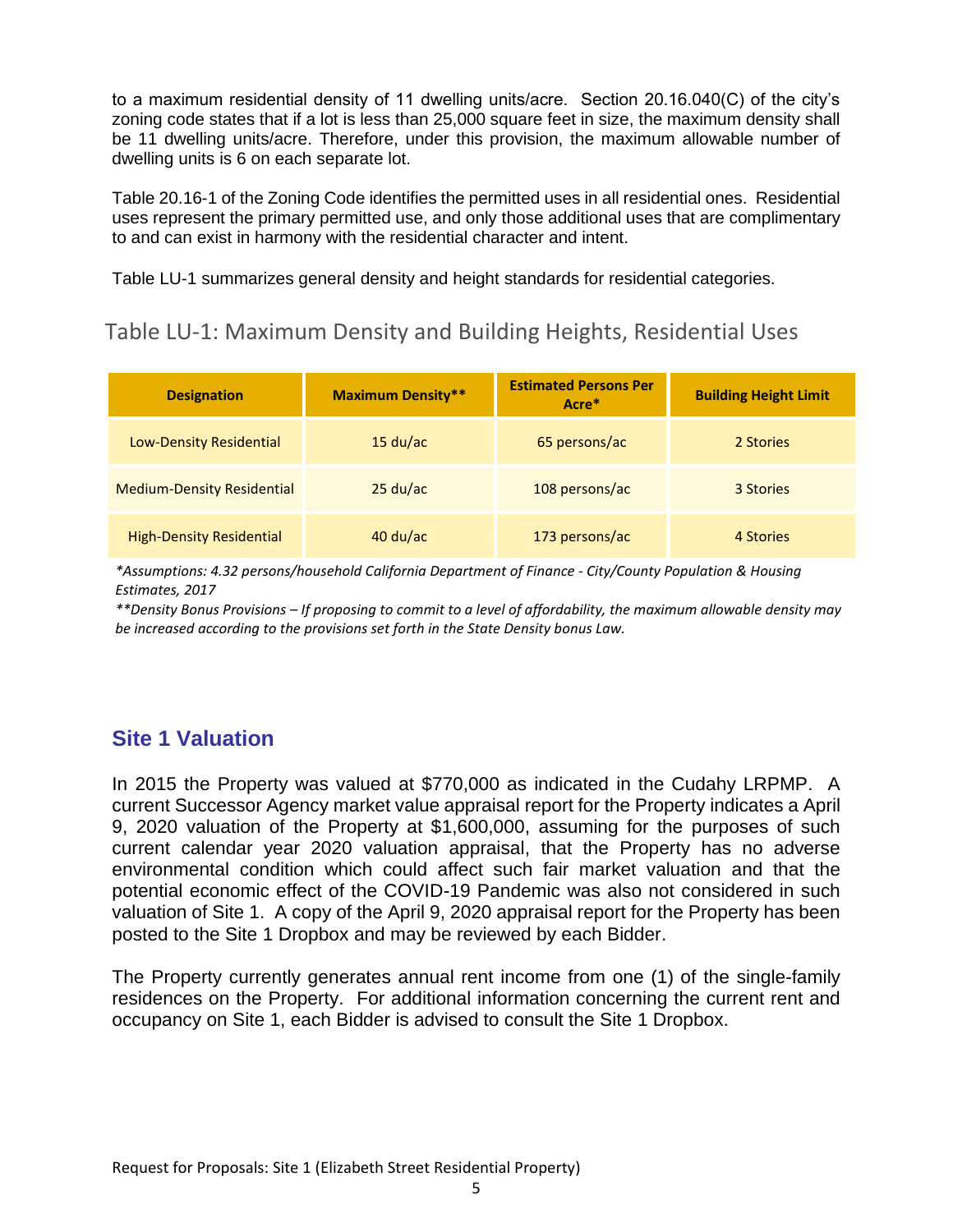#### **Building and Parcel Information**

The following table describes existing improvements on Site 1:

| <b>APN</b> |                                      | Address                                        | l vpe                                | Approximate  |
|------------|--------------------------------------|------------------------------------------------|--------------------------------------|--------------|
|            |                                      |                                                |                                      | Sq. Footage  |
|            | APN 6224-001-901<br>APN 6224-001-902 | 5256 Elizabeth Street<br>5260 Elizabeth Street | Single-Family R.<br>Single-Family R. | 1.122<br>936 |

#### **STREET LEVEL PHOTOS OF THE PROPERTY**



This photograph shows 2 existing single-family residences, one on each separate lot.

#### **Environmental Condition of Site 1**

A "Phase I Environmental Site Assessment Report" was prepared for the Successor Agency in August 2015 with respect to the Property (the "Site 1 Phase I Report"). A copy of the Site 1 Phase I Report may be viewed by each Bidder at the Site 1 Dropbox. In brief summary, the Site 1 Phase I Report concluded that:

- Based on Andersen Environmental's interpretation of the historical research data, the property was part of the Steepleton Landfill/Vloedman Dump/Cudahy Dump from 1928 to 1959. Landfill operations were ceased by 1959. The residential structures were developed on a portion of the landfill operation.
- Site 1 is listed on the Facility and Manifest Data (HAZNET) database for hazardous wastes generation associated with Site 1 enumerated assessment and cleanings activities under take by the State of California Department of Toxic Substances Control.
- There is a recorded land use restriction document in favor of the State of California

Request for Proposals: Site 1 (Elizabeth Street Residential Property)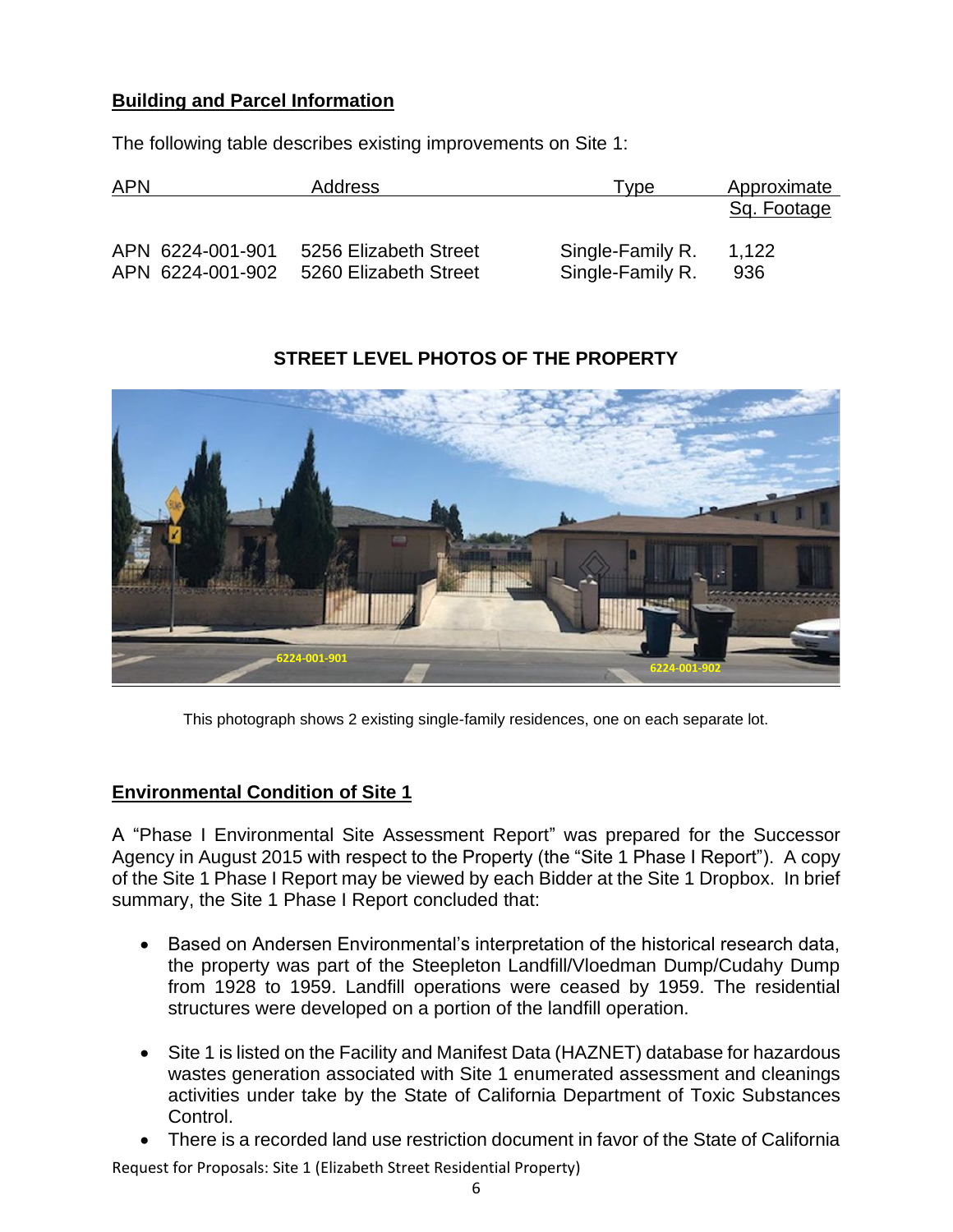Department of Toxic Substances Control which effects Site 1 (See also: preliminary title report for Site 1).

For additional information about the environmental condition of the Property and the recommendations of the consultant who prepared the Site 1 Phase I Report regarding these conditions, each Bidder is referred to the Site 1 Phase I Report.

Neither the Successor Agency, the City of Cudahy in its capacity as the local entitlement jurisdiction for the development, use and operation of Site 1 or the Oversight Board make any representation or warranty to any Bidder about the accuracy or completeness of the information concerning Site 1 which is in the possession or known by these entities or their officers, employees or agents.

The information for Site 1 which is available for inspection on the Site 1 Dropbox including the Site 1 Phase I Report, if offered for general informational guidance only. Any use or reliance upon the information, assessments or conditions described in this RFP, the Site 1 Dropbox, including the Site 1 Phase I Report shall be at the sole liability of the Bidder. Each Bidder assumes the responsibility to undertake its own due diligence investigation concerning Site 1, both prior to the submission to any Proposal to the Successor Agency or after the time that such a Proposal may, at the sole and absolute discretion of the Successor Agency be accepted for further consideration and action.

#### **SUBMITTAL REQUIREMENTS FOR A PROPOSAL BY ANY BIDDER FOR SITE 1**

The Proposal of each Bidder for Site 1 is sometimes referred to herein as a Bid and each Proposal or Bid delivered to the Successor Agency by a Bidder must include the following information:

- 1. *Description of Bidder Team.* A suitably detailed description of the Bidder, including the role of each organization and/or team member; as applicable. Brief resumes for each principal of the team, and a single point of contact information for the Bidder may be included.
- 2. *Proposed Purchase Price and Conditions to Purchase.* An indication of the proposed purchase price payable by the Bidder to the Successor Agency in cash for the Property at the time of satisfaction of all of the other terms and conditions of the Bidder for the purchase of the Property. The Proposal should include a suitably detailed description of each term and condition required by the Bidder for the completion of its purchase of Site 1.
- 3. *Proposed Scope of Bidder Due Diligence, and Acquisition Closing Terms.* A suitably detailed description of (i) the Bidder's proposed scope and timeline for the completion of its due diligence investigation of the Property, if any; (ii) the type of development entitlement, if any, which the Bidder may seek to obtain for the Property from the City of Cudahy in its land development regulatory capacity; and (iii) other Property acquisition closing terms required by the Bidder as a condition to the purchase the Property from the Successor Agency.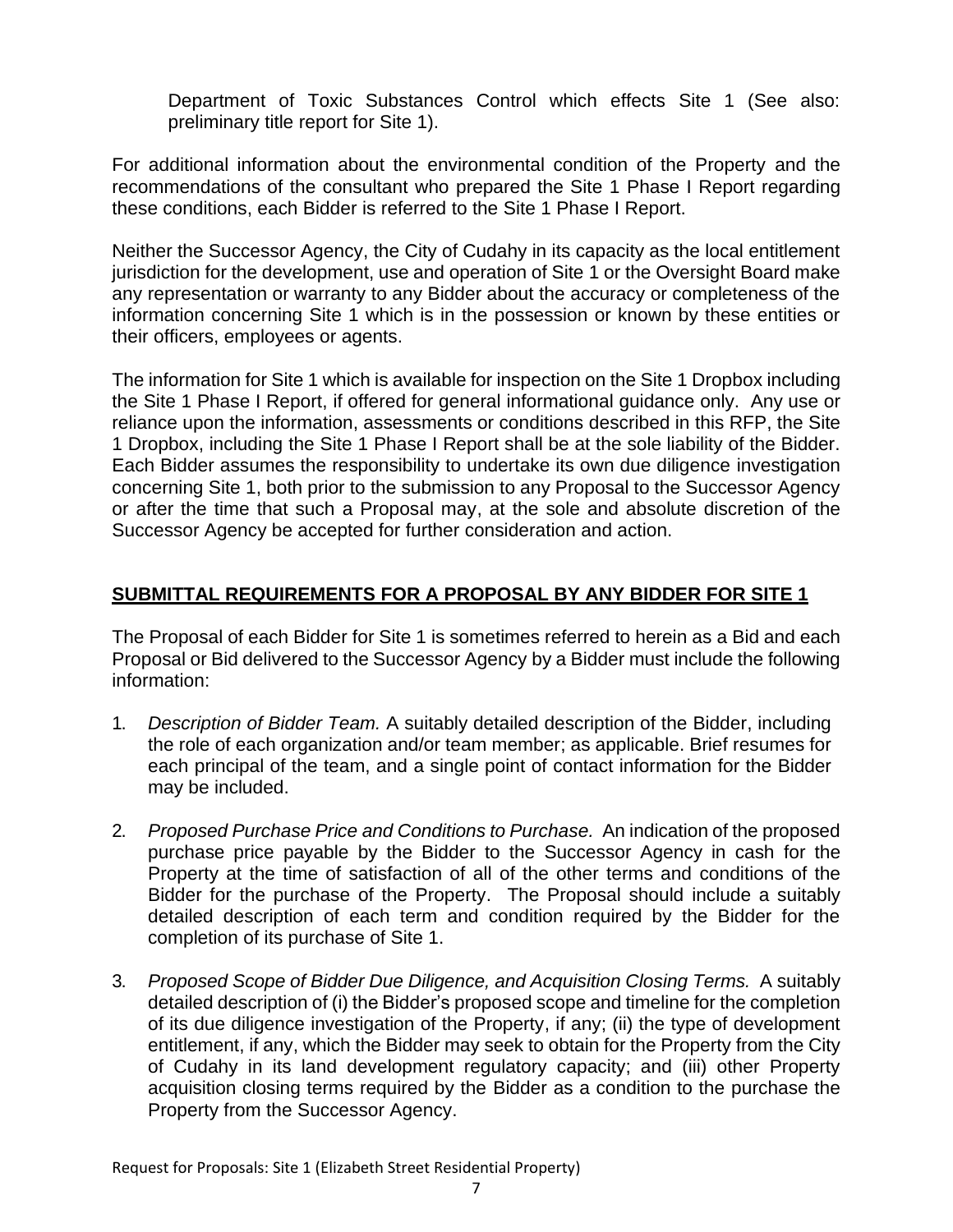- 4. *Experience.* A suitably detailed description of the land development experience of the Bidder including the development of mixed use urban commercial and residential projects on development sites comparable to the Property.
- 5. *Proposed Remediation Investigation Work for the Property*. This component should include a timeline and general description of the scope of Property remedial investigation work which the Bidder believes may be indicated for Site 1 following the execution of an "Exclusive Negotiation Agreement" or "Purchase and Sale Agreement" by the Bidder and the Successor Agency, as described below.
- 6. *Financial Qualifications.* The provision of clear evidence of financial resources of the Bidder to undertake the acquisition of the Property.
- 7. *Other Information.* Bidder may provide other descriptive material not to exceed five (5) pages in length, as the Bidder deems appropriate. No building elevations or site improvement plan concepts need to be submitted as part of the RFP in order for the RFP to receive consideration by the governing board of the Successor Agency.

In general, the Successor Agency does not believe that a Bid (exclusive of any financial information or development concept drawings) needs to exceed more than a total of twenty (20) pages of text.

#### **SUCCESSOR AGENCY GOVERNING BOARD SELECTION PROCESS**

After the delivery date for the Successor Agency's receipt of Bids has occurred -- currently set for no later than 5:00 PM on Wednesday, September 30, 2020 -- the governing board of the Successor Agency will review each Bid as received. Such review of Bids by the governing board of the Successor Agency shall occur at duly noticed regular or special meetings of the Successor Agency. The determination of the Successor Agency to authorize the preparation of an Exclusive Negotiation Agreement or Purchase and Sale Agreement for the Proposal of a particular Bidder shall be publicly announced at such a regular or special meeting of the Successor Agency at which such direction is given to Successor Agency staff.

The governing board of the Successor Agency may in its sole discretion direct that one or more of its members confer with City staff regarding the review and evaluation of one or more Bids, for consideration by the governing board of the Successor Agency.

At the time of issuance of this RFP, the Successor Agency believes that its evaluation process for consideration of each Proposal which it may receive for Site 1, could require between two (2) and three (3) weeks of time to complete. However, each Bidder for Site 1 who has submitted a timely Proposal will be given written notice by email or other means at least twenty-four (24) hours in advance of any meeting of the Successor Agency at which the Proposal of such Bidder will be considered by the governing board of the Successor Agency.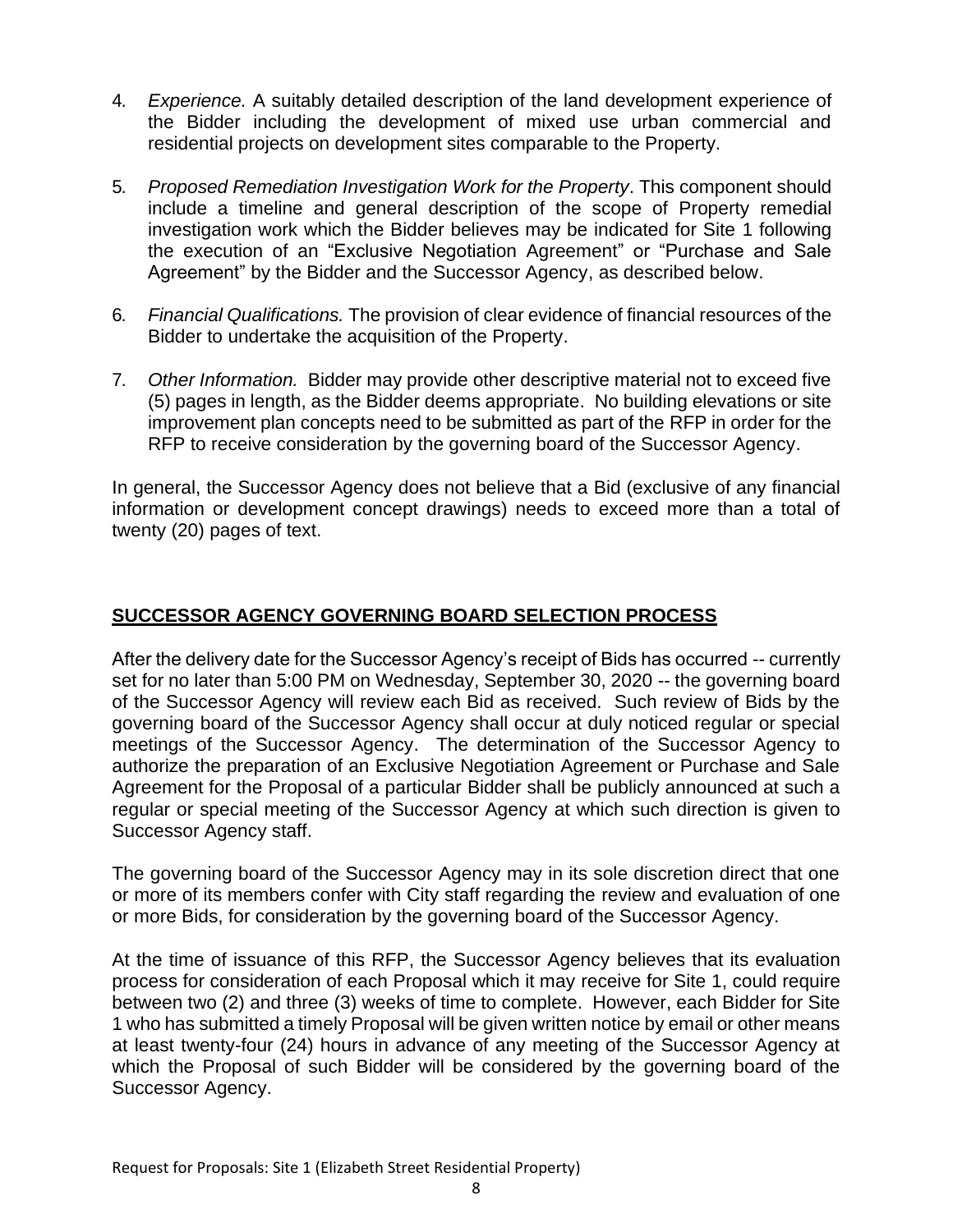#### **SELECTION CRITERIA**

In its evaluation of Proposals, the Successor Agency will consider the responsiveness of each Proposal based upon the weight of the factors described below.

| Proposed<br>purchase price<br>for Site 1 | Proposed purchase price payable to the<br>Successor Agency in cash by the Bidder upon<br>satisfaction of the terms and conditions set forth<br>in the Bidder's Proposal.                                                                                                                 | up to<br>50<br>points |
|------------------------------------------|------------------------------------------------------------------------------------------------------------------------------------------------------------------------------------------------------------------------------------------------------------------------------------------|-----------------------|
| Financial capacity                       | An indication of financial resources to perform<br>the due diligence described by the Bidder in its<br>Proposal.                                                                                                                                                                         | up to<br>15<br>points |
| <b>Bidder</b><br>experience              | The Bidder's previous experience related to the<br>acquisition and development of comparable<br>lands.                                                                                                                                                                                   | up to<br>15<br>points |
| Overall<br>presentation of<br>Proposal   | The overall quality of the presentation of the<br>Proposal in light of the goals of the Successor<br>Agency to realize the highest feasible value<br>from the sale of the Property and the benefit to<br>the community associated with the disposition<br>of the Property to the Bidder. | up to<br>20<br>points |

The Successor Agency reserves its discretion to allocate points to each Proposal for the purpose of selecting a single Bidder to purchase Site 1 based upon an average of the points assigned to each Proposal by each member of the governing board in the sole and absolute discretion of each such member of the governing board. Please bear in mind that the members of the governing board of the Successor Agency reserve the discretion to reject any Proposal submitted to them by a Bidder for any reason and/or make no public announcement of the score assigned by the Successor Agency to any Proposal.

The final selection of the most responsive Bidder for Site 1 is the sole responsibility of the governing board of the Successor Agency; provided however, that each Bidder is advised that the Oversight Board reserves its separate discretion to approve or disapprove the final terms of the disposition of Site 1 to a Bidder designated by the Successor Agency in accordance with applicable redevelopment dissolution law.

As promptly as feasible, but in no case longer than five (5) business days following the designation of the successful Bidder for Site 1 by the governing board of the Successor Agency, as evidenced by the adoption of a motion or a resolution of the governing board of the Successor Agency, the successful Bidder and the Successor Agency shall jointly complete the preparation of an "Exclusive Negotiation Agreement" or a "Purchase and Sale Agreement," as applicable, for final ratification and approval by separate resolution of the governing board of the Successor Agency. The City of Cudahy shall not be a party to either an Exclusive Negotiation Agreement or a Purchase and Sale Agreement.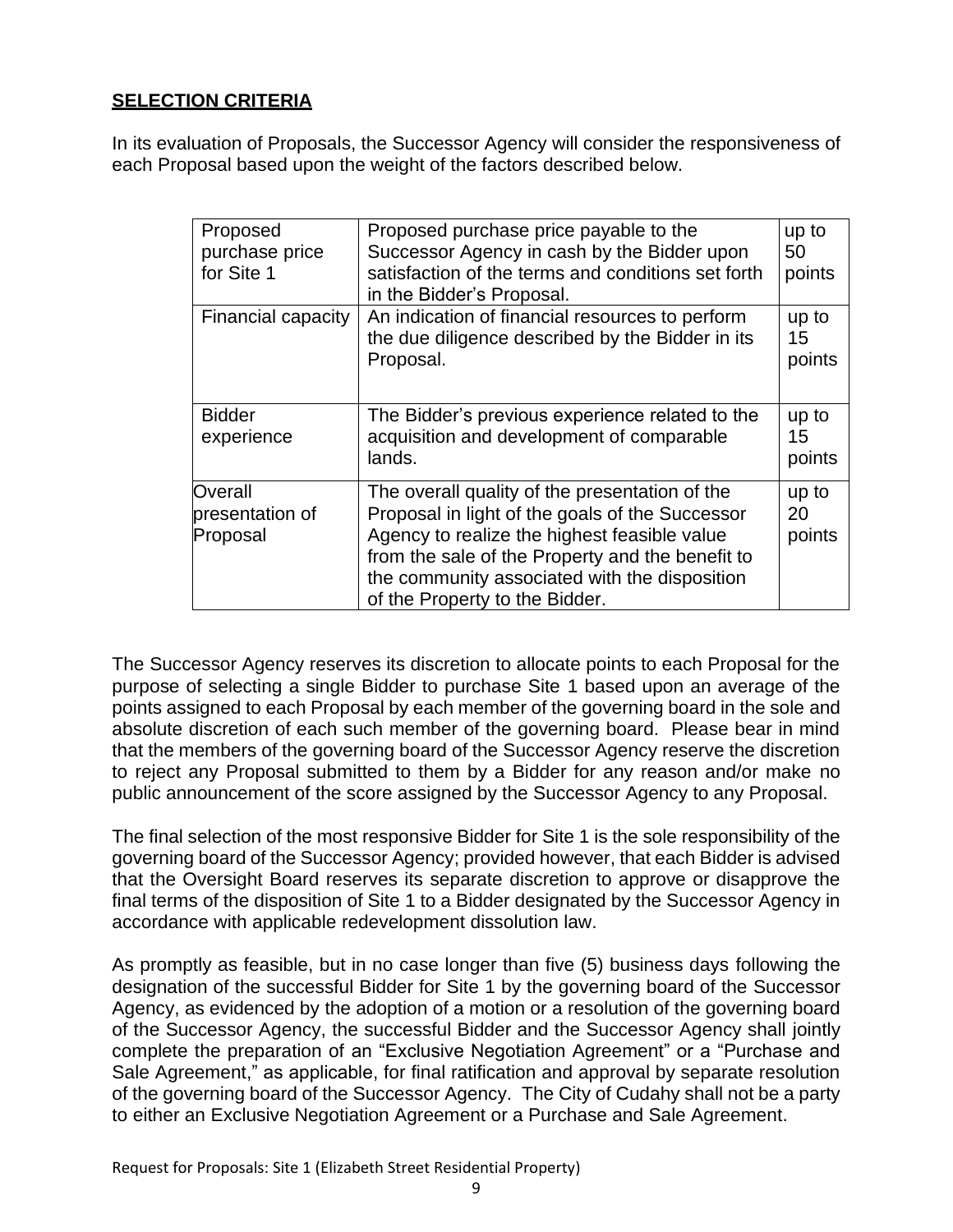The execution of the Exclusive Negotiation Agreement or a Purchase and Sale Agreement by and between the Successor Agency and the successful Bidder shall confer no legal interest in the Property on the Bidder and does not limit the independent regulatory power of the City of Cudahy to approve or disapprove or conditionally approve any particular development entitlement for the Property which the Bidder may seek to obtain as a condition to the completion of its purchase of the Property. An Exclusive Negotiation Agreement may set forth the framework for the mutual negotiation and approval by the successful Bidder and the Successor Agency of the specific terms of a potential purchase and sale agreement, by and between the successful Bidder and the Successor Agency for Site 1. The general form of such an Exclusive Negotiation Agreement may be inspected by each Bidder prior to the submission of its Proposal to the Successor Agency at the Site 1 Dropbox.

In the alternative, a Bidder may propose to execute a Purchase and Sale Agreement for the purchase of Site 1, and if so, a draft of the proposed form of such a Purchase and Sale Agreement shall be included in the Bidder's Proposal.

In the event that the Bidder and the Successor Agency may fail for any reason to jointly execute an Exclusive Negotiation Agreement within five (5) business days or in the alternative a Purchase and Sale Agreement within ten (10) calendar days following the adoption by the governing board of the Successor Agency motion or resolution designating the successful Bidder for any reason, the Successor Agency may thereafter make other arrangements to dispose of the Property to another person or entity, including another Bidder, in the sole and absolute discretion of the governing board of the Successor Agency.

Please submit all questions as it relates to this RFP for Site 1 in writing to Mr. Sal Lopez, Cudahy Community Development Director, at [RFPinfo@cityofcudahyca.gov.](mailto:RFPinfo@cityofcudahyca.gov) An answer to each question submitted to Mr. Lopez by email will be posted to the Site 1 Dropbox as promptly as feasible; provided however that the Successor Agency shall not respond to any question from a Bidder submitted later than five (5) calendar days before the scheduled return date for all Proposals for Site 1. Bidders are advised that all Successor Agency and City staff have been informed to refer Bidders with questions concerning the RFP process to Mr. Sal Lopez.

#### **All RFPs must be submitted to the Successor Agency by means of electronic delivery to the Site 1 Dropbox by no later than 5:00 PM on September 30, 2020.**

All RFP's must be submitted to the Site 1 Dropbox as one (1) combined PDF file.

#### **NOTICE: NO PROPOSAL FOR SITE 1 WILL BE ACCEPTED BY THE SUCCESSOR AGENCY AFTER THE DATE AND TIME INDICATED ABOVE, OR BY THE DATE AND TIME AS MAY BE MODIFIED BY A SUPPLEMENTAL NOTICE OF THE SUCCESSOR AGENCY AS POSTED TO THE SITE 1 DROPBOX.**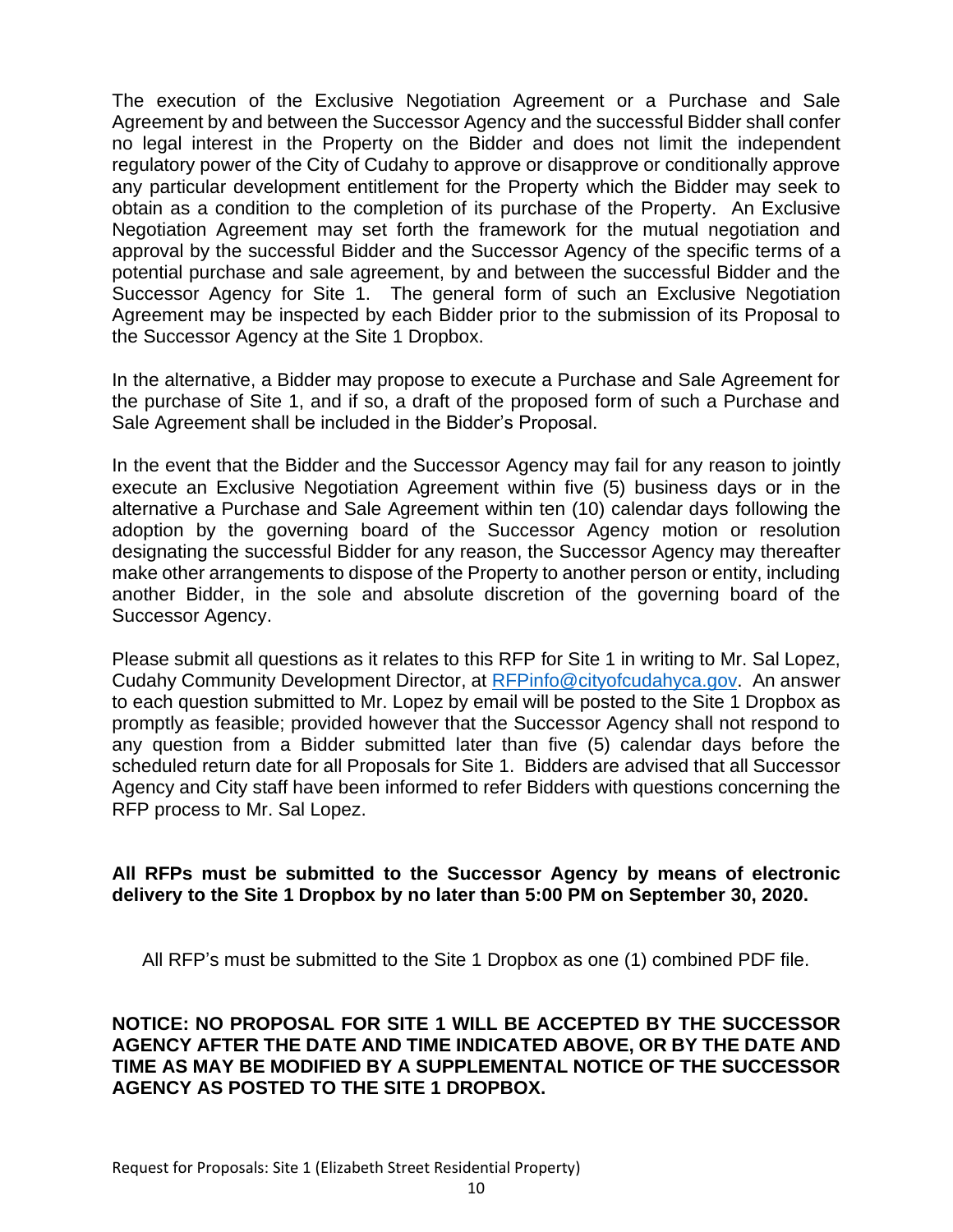#### **GENERAL CONDITIONS**

Issuance of this RFP does not obligate the Successor Agency to complete the RFP process as described above or to select a Bidder for the entry into an Exclusive Negotiation Agreement or a Purchase and Sale Agreement for the Property, nor shall the Successor Agency, or the City of Cudahy or the County Oversight Board be liable for any cost incurred by the Bidder in the preparation and submittal of a Proposal to the Successor Agency.

An incomplete Proposal that does not conform to the requirements specified herein may not be given further considered by the Successor Agency. The act of submitting an RFP to the Successor Agency in response to this RFP for Site 1 is a covenant and warranty by the Bidder that it has read the Site 1 Proposal and understands all the requirements and conditions related to the delivery of its Proposal to the Site 1 Dropbox.

The Successor Agency reserves the right in its sole discretion to:

- modify or cancel the selection process for Bidders or modify the schedule of this RFP at any time;
- waive minor irregularities in the responsiveness of one or more Proposals to the RFP;
- reject all Proposals or Bids after delivery to the Successor Agency, and to seek new responses by other means acceptable to the Successor Agency when it is in the best interest of the Successor Agency to do so;
- seek clarification or additional information from any Bidder after the return date for Proposals as the Successor Agency deems appropriate during the course of its evaluation of any RFP for Site 1.

Subject to the availability of City or Successor Agency staff to accompany one or more Bidders for an escorted on-site inspection of Site 1, each Bidder may schedule with Mr. Lopez, the conduct of a limited on-site inspection of the Property prior to the last day for the submission of questions by Bidders to the Successor Agency. Any such escorted onsite inspection of the Property shall be conducted at the sole cost and expense of the Bidder. Any such escorted on-site inspection of the Property may be further conditioned upon the execution by the Bidder of a license agreement authorizing limited entry in a form approved by the Successor Agency.

All correspondence and data submitted by each Bidder to the Successor Agency shall be deemed to be a public record of the Successor Agency subject to the provisions of the next two (2) sentences. The Successor Agency shall exercise best efforts to maintain the confidentiality of financial statements of the Bidder provided such information is separately labeled as "CONFIDENTIAL BUSINESS RECORD [INSERT NAME OF BIDDER]." The Successor Agency shall not release or make available for inspection as a public record the text of any RFP which the Successor Agency may receive for Site 1 under this RFP until seventy-two (72) hours prior to the time when the Successor Agency has scheduled the consideration of the approval of the Exclusive Negotiation Agreement or Purchase and Sale Agreement with the successful Bidder for Site 1 at a public meeting of the governing board of the Successor Agency.